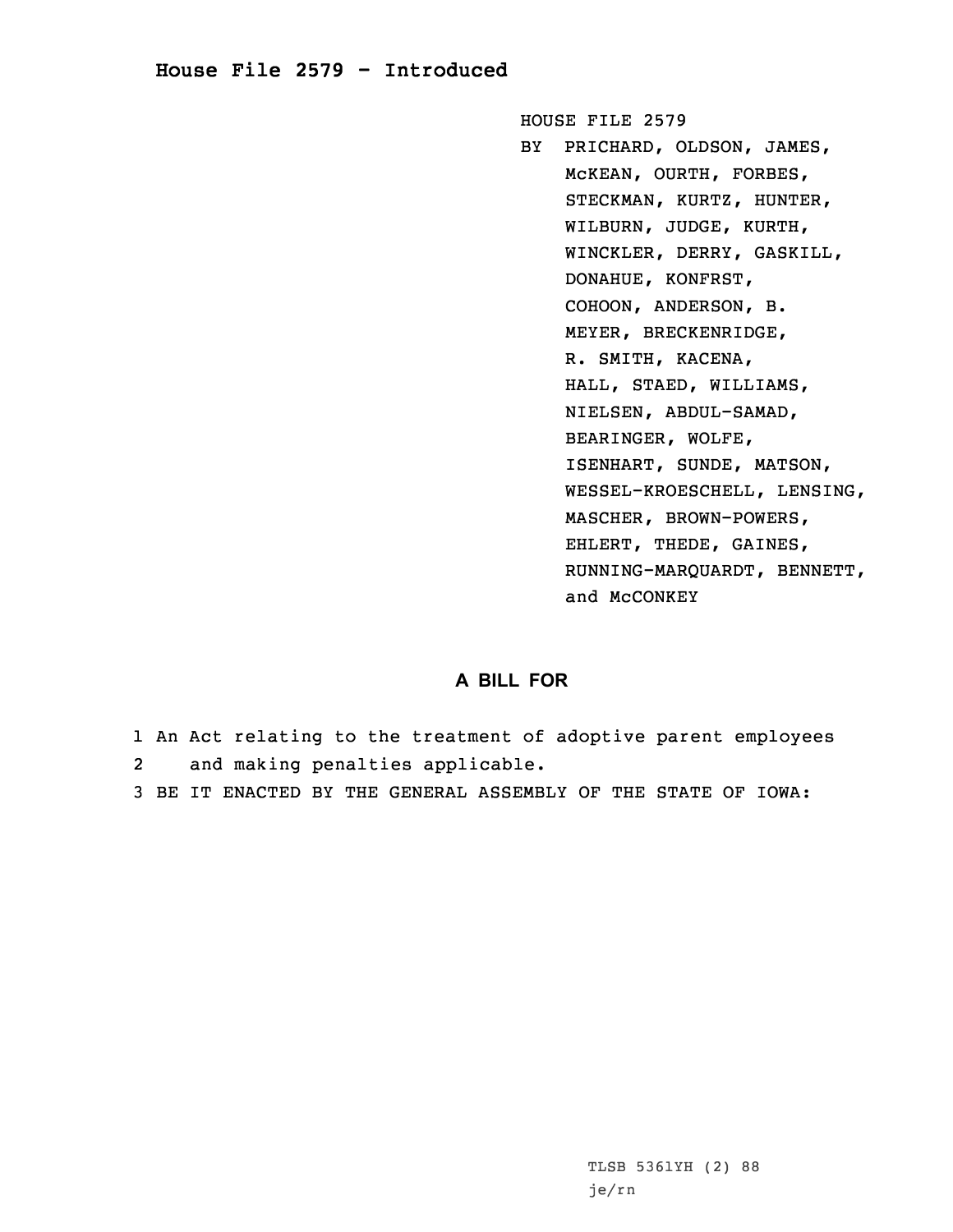1 Section 1. NEW SECTION. **91A.5B Treatment of adoptive parent** 2 **employees.**

 1. For purposes of this section, *"adoption"* means the permanent placement for adoption in this state of <sup>a</sup> child by the department of human services, by an adoption service provider as defined in section 600A.2, or by an agency that meets the provisions of the interstate compact in section 8 232.158.

 2. An employer shall treat an employee who adopts <sup>a</sup> child in the same manner as an employee who is the biological parent of <sup>a</sup> newborn child for purposes of employment policies, benefits, and protections for the first year of the adoption.

13 EXPLANATION

14

 **The inclusion of this explanation does not constitute agreement with** <sup>15</sup> **the explanation's substance by the members of the general assembly.**

 This bill requires an employer under Code chapter 91A to treat an employee who adopts <sup>a</sup> child in the same manner as an employee who is the biological parent of <sup>a</sup> newborn child for purposes of employment policies, benefits, and protections for the first year of the adoption.

21 The bill defines "adoption" as the permanent placement for adoption in this state of <sup>a</sup> child by the department of human services, by an adoption service provider as defined in Code section 600A.2, or by an agency that meets the provisions of the interstate compact in Code section 232.158.

 Code section 91A.2 defines "employer" as <sup>a</sup> person, as defined in Code chapter 4, who in this state employs for wages <sup>a</sup> natural person. The definition specifies that an employer does not include <sup>a</sup> client, patient, customer, or other person who obtains professional services from <sup>a</sup> licensed person who provides the services on <sup>a</sup> fee service basis or as an independent contractor.

<sup>33</sup> Code section 91A.2 defines "employee" as <sup>a</sup> natural person 34 who is employed in this state for wages by an employer. <sup>35</sup> Code section 91A.2 specifies that "employee" also includes <sup>a</sup>

-1-

LSB 5361YH (2) 88 je/rn 1/2